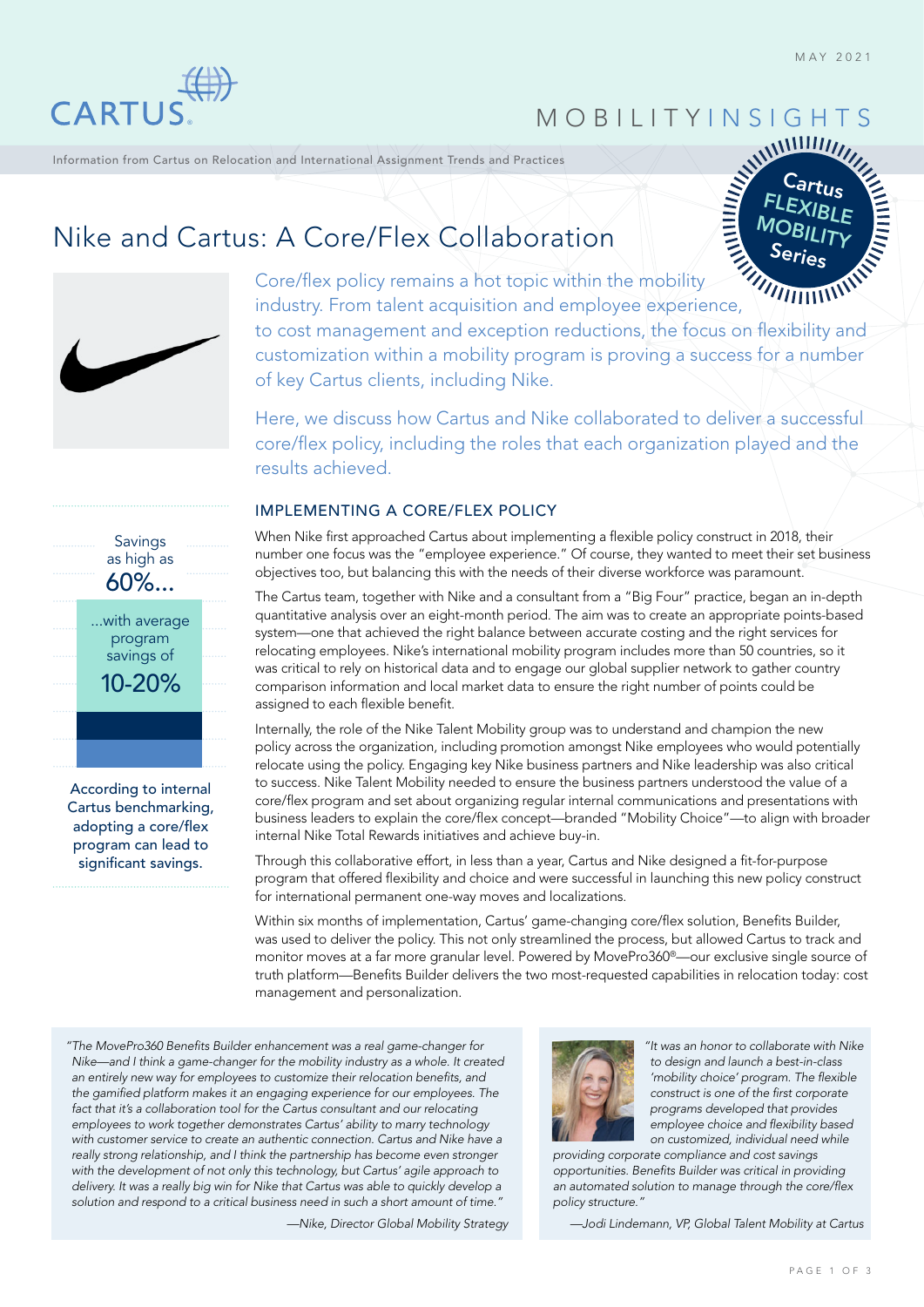

# MOBILITY INSIGHTS



Nike employees relocating on a core/flex policy:

*"The benefits are extremely generous and put you at ease to consider a big move to a new country."*

*"The point system was straightforward, but my advisor was really helpful and explained it all in detail!"*

*"The benefits are great! Making moving abroad close to frictionless."*

## CORE VS. FLEX: HOW IT WORKS

Once Nike authorizes the core policy elements, Cartus manages the entire core/flex process, including allocating points, which is determined by employee level.

For Nike, the core benefits are those deemed essential to deliver a successful relocation—for example, household goods shipments, temporary accommodation, destination services, tax and immigration services. Essentially, Nike's core benefits provide a consistent employee experience, one that helps to deliver quality mobility support. These benefits ensure:

- Relocating employees settle into the host location and new role as quickly and as seamlessly as possible
- Relocating families have access to trusted suppliers during the move
- Nike remains compliant throughout the relocation process

Accompanying these core services are the flexible benefits chosen by the relocating employee using a points-based system. The purpose of these elective benefits is to acknowledge the evolving demographics of the Nike employee base by supporting the unique needs of each relocating family. From a business perspective, it has also reduced exception requests and balances flexibility with cost management—providing structured choice without increasing the overall cost to Nike. In fact, we estimate that adopting a core/flex policy saves Nike an average of 13% in overall relocation costs.

### SUPPORT AND GUIDANCE DURING THE SELECTION PROCESS

Despite tailoring their own relocation services, Nike relocating employees continue to receive total support from a Cartus consultant. To ensure they have the in-depth knowledge necessary to guide relocating employees through this process, our consultants participate in an in-depth training program before they start working with Nike employees. In addition to ensuring they fully understand the policy, Cartus training also equips the consultant with how to identify a relocating employee's individualized relocating needs.

To support the consultant in their day-to-day role, we also created a Nike Talent Mobility Policy Admin Guide that is given to every Cartus employee involved in relocating Nike employees using a core/ flex policy. The quide provides information on specific operating procedures and general guidelines, including:

- Nike objectives for providing a flexible policy
- An overview of core and flex benefits available
- An outline of the role the consultant plays in counseling the relocating employee on what flex benefits may be right for them, depending on needs/situation
- Typical timelines and when consultant action is required
- Details on supporting VIP employees
- Exception management process
- Typical relocating employee FAQs

Armed with this information, as well as having undergone significant training, consultants guide the relocating employee through the core/flex policy. The guidance they offer Nike relocating employees includes:

- What to expect during the process
- Reminding employees of their remaining "points balance" and what services they can benefit from by using these points
- Keeping the relocating employee on schedule, ensuring they adhere to set timescales and deadlines

## Why Core/Flex?

- Enhanced employee experience
- Cost saving opportunities, specifically by reducing exceptions
- Global consistency with local relevance
- Attracting and retaining top talent
- The ability to cater to new employee demographics—e.g., millennials typically welcome benefits that extend beyond salary and appreciate being given the ability to tailor relocation services to meet their specific needs
- Closing the gap between traditional assignments and a one-size-fits-all approach
- Incentivizing moves to challenging locations